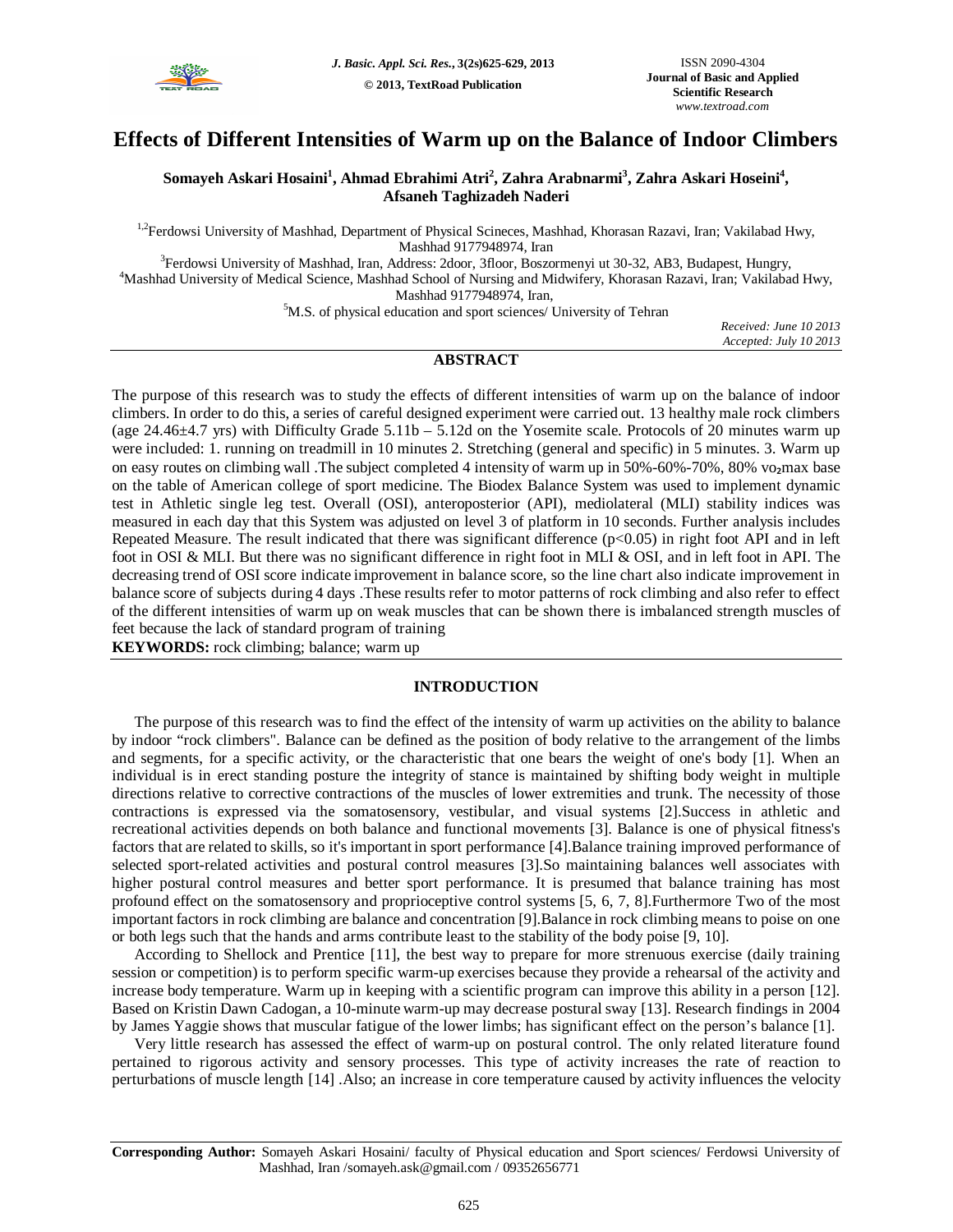of muscle shortening [15]. Intense activity increases the rate of reaction to perturbations of muscle length and influences kinesthetic sensation.

This therefore raises the question; "What should be the intensity of a warm up program in order to improve muscular performance without inducing the undesirable effects of muscular fatigue? Therefore, the main reason for a well chosen warm up program with the right intensity is to reach a correct neuromuscular coordination in order to achieve the right balance. Further investigation also shows that no previous work has been done in this field. Hence, this makes it necessary to conduct such research in order to improve the rock climbing skills in the country.

## **METHODS**

## *Participants*

The sample considered for this research were, 13 young, experienced male indoor rock climbers from Mashhad City, in east Iran. The participants had an average age ranging from 19 to 29, with a mean age of 24.46 yrs. and variance of  $\pm$  4.7 yrs., and a Difficulty Grade of 5.11b to 5.12d Yosemite Decimal System (YDS)<sup>1</sup>, according to their training manager.

#### **Procedures**

A 4 days program was designed and used on the subjects. The warm up program lasted 20 minutes in each day; in accordance with Australian warm up protocols [16], using 50%, 60%, 70%, and 80% vo<sub>2</sub> max in each day respectively that target heart rate was calculated by percentage of maximum heart rate (%HR max) and the table of American college of sport medicine(1995) [17]. The warm up program consisted of: (i) running on treadmill for 10 min., (ii) doing general and specific stretching exercises for 5 minutes, and (iii) rock climbing on a simple indoor route for 5 minutes.

"portable polar" equipments were used to measure each subject's heart beat rate and vo<sub>2</sub>max, immediately followed by; measuring their balance level using "one leg stand test", through "Biodex ( model 950 – 320 ) balance dynamic test system", for each leg respectively. Therefore, the participants' overall stability index (OSI), anterior posterior index (API), and medial - lateral stability scale index (MLI), were measured on level 3 platform for 10 seconds, everyday. Also, the subjects did not know how to work with the balancing test equipments, therefore in order to reduce the error related to this factor; a day was spent learning to work with these equipments.

#### *Statistical analysis*

To Statistical analysis, repeated measurement statistical technique and SPSS 11.5 computer statistical package were used.

#### **RESULTS**

The result of this investigation indicates that there is a significant difference  $(p<0.05)$ , between the API measurements of the right foot of the subjects (Figure 1), while, between MLI and OSI of the right foot seems to be no significant difference (p>0.05).



Fig. 1: Mean values of OSI, API, and measurements in 4 days experiment of right foots

-

<sup>&</sup>lt;sup>1</sup> Yosemite is a decimal grading scale used to measure the climber's ability.the most common system used to rate difficulty in the U.S. Most technical rock climbing is rated on a scale of 5.0 to 5.14c/d with higher numbers representing harder climbs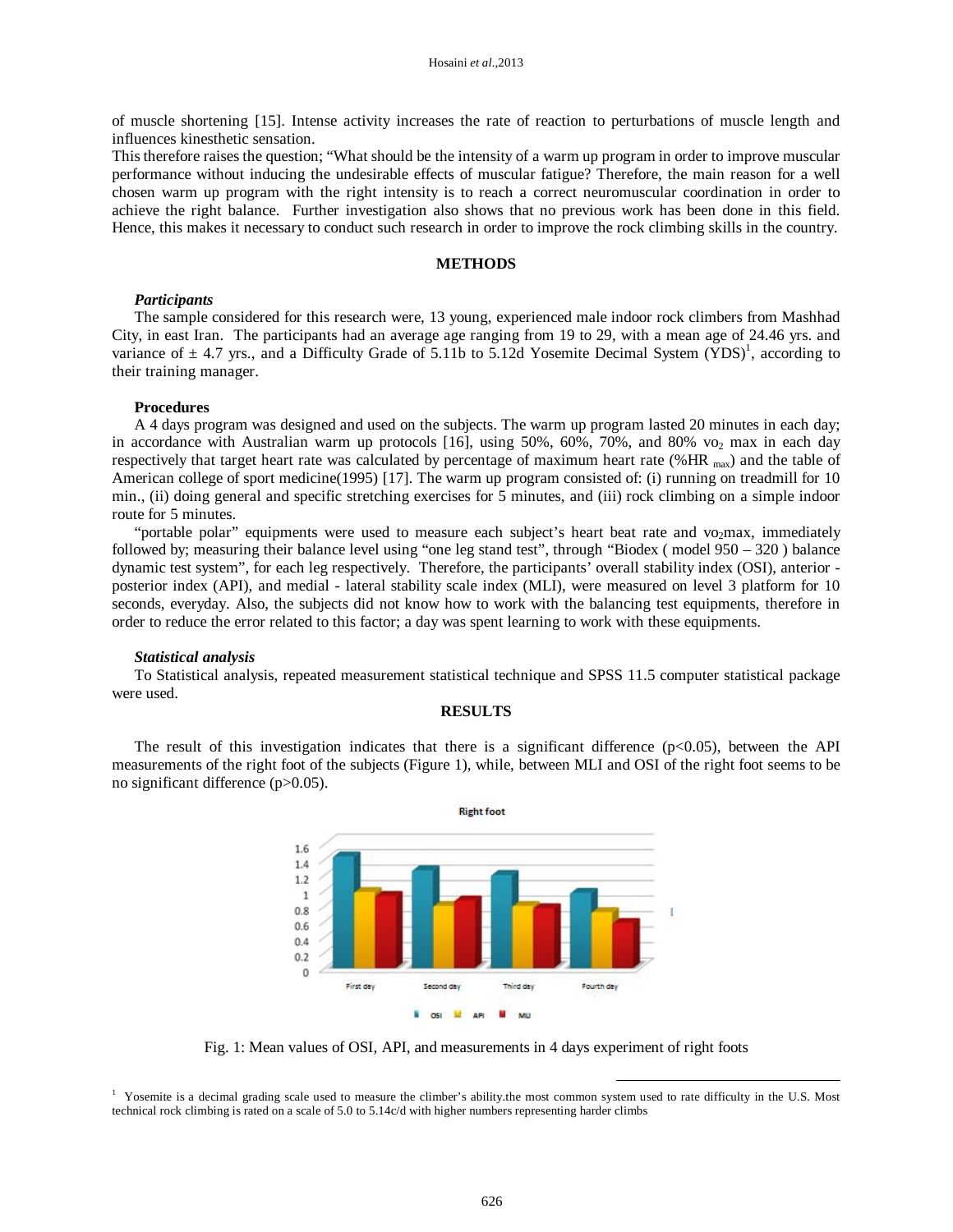Figure 2 shows that, there seems to be a significant difference (p<0.05) between MLI and OSI measurements of the left foot of the participants. However, there is seemingly not a significant difference (p>0.05) in their API measurements for the left foot.



Fig.2: Mean values of OSI, API, and MLI measurements in 4 days experiment of left foots

Also, according to the findings of the investigation the reducing trend of the OSI measurements of the subjects as the days past represented a seeming improvement in their balancing abilities, figure 3.



Fig. 3: Mean values of OSI measurements of right foots and left foots in 4 days experiment

| Table 1. Multivariate Test (repeated measurement) of balance of right leg in four days |                  |            |           |                   |         |                      |  |  |  |
|----------------------------------------------------------------------------------------|------------------|------------|-----------|-------------------|---------|----------------------|--|--|--|
| <b>Right leg</b>                                                                       | <b>First day</b> | Second day | Third day | <b>Fourth day</b> | f-value | sig                  |  |  |  |
| <b>OSI</b>                                                                             | .26              | .22        |           |                   | 3.203   | 0.071                |  |  |  |
| <b>API</b>                                                                             | 0.89             | 0.88       | 0.75      | 0.67              | 4.901   | $0.024$ <sup>*</sup> |  |  |  |
| <b>MLI</b>                                                                             | 0.76             | 0.76       | 0.72      | 0.66              | 0.685   | 0.0582               |  |  |  |

| Table 2. Multivariate Test (repeated measurement) for balance of left leg in four days |                  |                   |           |                   |         |                      |  |  |  |  |
|----------------------------------------------------------------------------------------|------------------|-------------------|-----------|-------------------|---------|----------------------|--|--|--|--|
| left leg                                                                               | <b>First day</b> | <b>Second day</b> | Third day | <b>Fourth day</b> | f-value | sig                  |  |  |  |  |
| OSI                                                                                    | .44              | 1.26              |           | 0.97              | 3.733   | 0.049                |  |  |  |  |
| <b>API</b>                                                                             | 0.98             | 0.8               | 0.8       | 0.72              | 2.107   | 0.163                |  |  |  |  |
| MLI                                                                                    | 0.93             | 0.87              | 0.77      | 0.58              | 6.378   | $0.011$ <sup>*</sup> |  |  |  |  |

## **DISCUSSION**

A reduction in OSI value means that the overall balancing capabilities have improved. Therefore, the negative trend of the mean values of OSI measurements, as shown in Fig. 3, of the rock climbers in the 4 day experiments could mean that the increase intensity of the warm up exercise has had a positive effect on the neuromuscular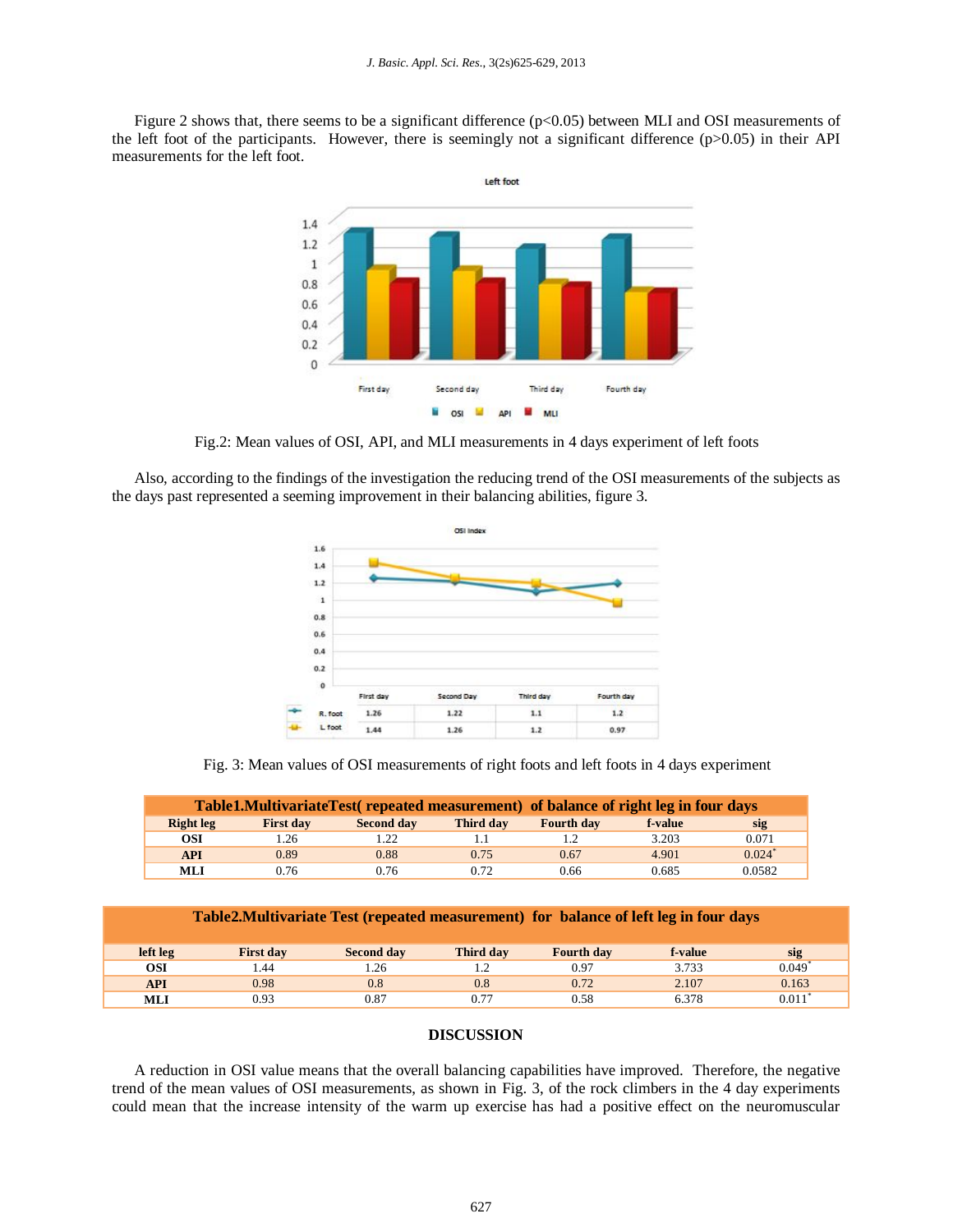coordination of those parts involved in the subjects' balancing skills. These result support Research finding's Kristin Dawn Cadogan, a 10-minute warm-up may decrease postural sway [13]. However, in order to prove this, more detailed measurements are required including those of API and MLI.

Rapid development of indoor climbing was caused that Difficulty Grade of climber boosted [18] so Artificial climbing structures install on the slop with high negative gradients and over roof to route setting in high grade become easier.

The existence of any significant difference between measurements depends on the movements of climbers. In climbing, the rock climbers use their toes, heals, and the inner and outer side of their feet. The use of outer side of the feet is the most practical technique of climbing in the slopes with negative gradient, roof and overhang [19].

On observing this group was indicated that the right side of the body, i.e. the right hand and foot, was the dominant side so they carry out this technique with right foot to right hand grasp next hold and they can pull up themselves to upper hold For this purpose, the feet and hands work in opposite way to each other. By this means, that when a move is taken by the outer side of the right foot, then the left hand grabs the hold, while the left toes is balancing on the hold to right hand is grasping next hold as shown in the picture (Pic. 1). So muscles of right foot that control medial – lateral balance are more stronger than muscle of left foot and different intensities of warm up do not have much effect on strong muscles, but different intensities of warm up effect more on less strong muscles of left foot. This is, hence observable as a significant difference in MLI of the left leg,  $(p<0.05)$ . At the same time, there is no significant difference apparent in MLI for the right leg,  $(p>0.05)$ .

MLI is a subsection of OSI, the result of the OSI also is like as its subsection, MLI, because the P value was shown completely significant and no significant in sequence to left leg and right leg.



Pic1 .A: The start of the movement by outer side of the right foot. B: The end of the movement by outer side of the right foot.

In other hand, one could also state that the reason for the existence of all these differences is lack of scientific and consistent training program, resulting in unbalanced and weak muscular power of the rock climbers' legs.

At the end, can be concluded from this study; if the trainers include in their training program, exercises that strengthens the relevant muscular power of the rock climbers in a balanced way, then may be the differences for OSI, API, and MLI measures will not be significant due to the warm up exercises intensities. This means there will be an appropriate balance in all intensities of warm up exercise so climber's performance will be increase.

This study has not succeeded in determining specific intensity of warm up exercise that effect on the balancing ability of the rock climbers. Consequently, there is a great need for more research in this field, in order to improve the state of this popular sport.

## **REFERENCES**

- 1. Yaggie J, Armstrong WJ,(2004), Effects of lower extremity fatigue on indices of balance, J. Human Kinetics;13:312-322.
- 2. Shumway-Cook A, Woollacott M. *Motor Control: Theory and Practical Applications*. Baltimore, Md: Williams & Wilkins; 1995
- 3. JAMES A. YAGGIE' AND BUIAN M. CAMPBELL, (2006), EFFECTS OF BALANCE TRAINING ON SELECTED SKILLS, Journal of Strength and Conditioning Research, 2006. 20(21, 422-428